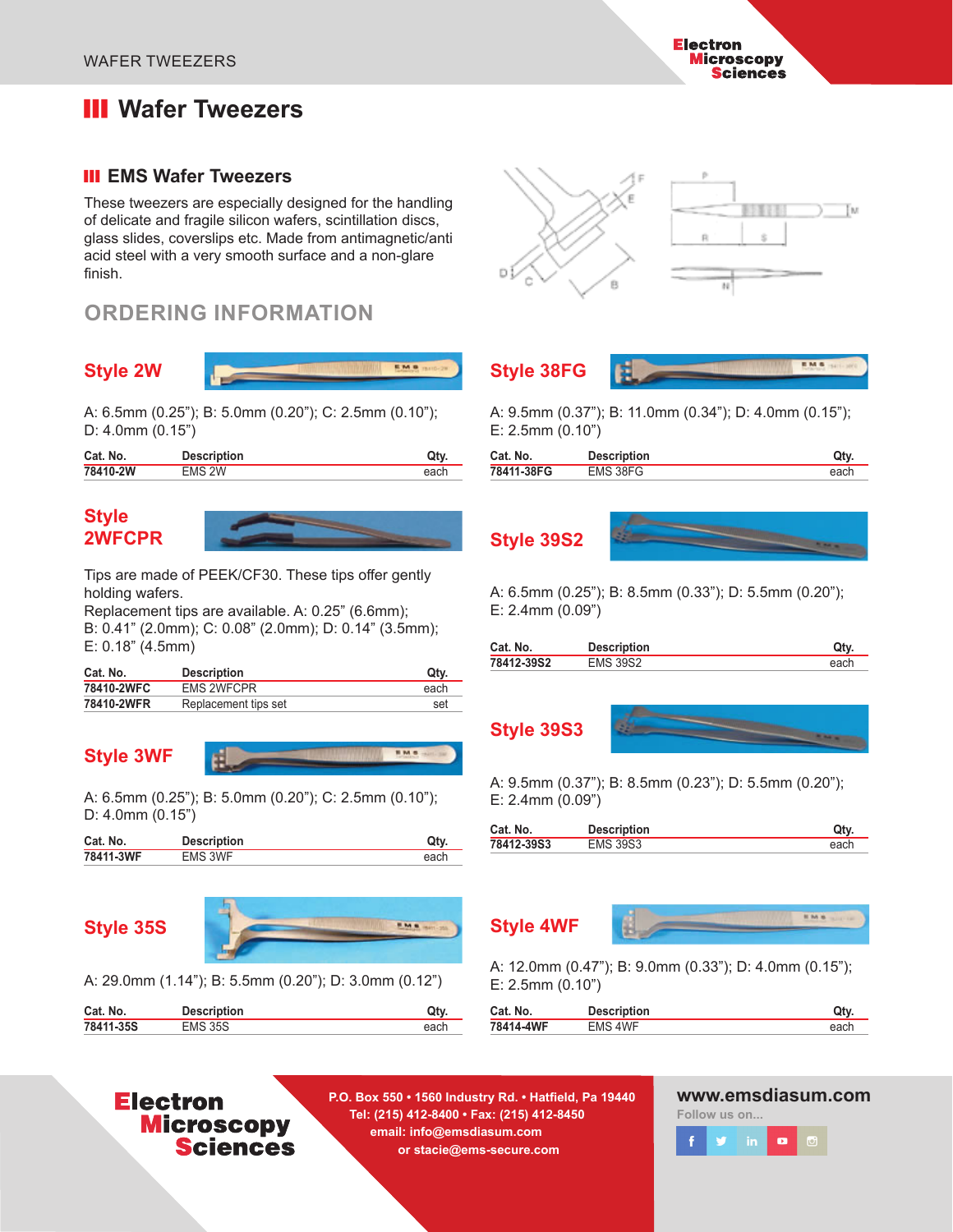#### **III** Wafer Tweezers, Cont'd

# **ORDERING INFORMATION**

#### **Style 4WFCPR**



Tips are made of PEEK/CF30 - These tips offer gently holding wafers.

Replacement tips are available. A: 0.46" (12mm); B: 0.41" (2.0mm); C: 0.08" (2.0mm); D: 0.14" (3.5mm); E: 0.18" (4.5mm)

| Cat. No.   | <b>Description</b>   | Qty. |
|------------|----------------------|------|
| 78414-4WFC | <b>EMS 4WFCPR</b>    | each |
| 78414-4WFR | Replacement tips set | set  |

## **Style 41W**



A: 28.0mm (1.1"); B: 12.0mm (0.47"); D: 5.0mm (0.20"); E: 5.0mm (0.2")

| Cat. No.  | <b>Description</b> | Qty. |
|-----------|--------------------|------|
| 78414-41W | <b>FMS 41W</b>     | each |

# **Style 43WFG**



A: 9.5mm (0.37"); B: 8.5mm (0.33"); D: 3.5mm (0.14"); E: 2.5mm (0.10")

日

| Cat. No.    | <b>Description</b> | Ot۱  |
|-------------|--------------------|------|
| 78414-43WFG | EMS 43WFG          | each |

# **Style 44WF**



A: 12.0mm (0.47"); B: 8.5mm (0.33"); D: 3.5mm (0.14"); E: 2.5mm (0.10")

| Cat. No.   | <b>Description</b> | Qtv. |
|------------|--------------------|------|
| 78414-44WF | FMS 44WF           | each |

#### **Style 48WF**

A: 28.0mm (1.1"); B: 9.0mm (0.35"); D: 4.0m (0.15"); E: 2.5mm (0.10")

| Cat. No.   | <b>Description</b> | Qtv  |
|------------|--------------------|------|
| 78414-48WF | EMS 48WF           | each |

# **Style 600M**



#### Bent

A: 20.0mm (0.79"); B: 11.0mm (0.43"); E: 2.3mm (0.09")

| Cat. No.   | <b>Description</b> | Qty. |
|------------|--------------------|------|
| 78425-600M | <b>EMS 600M</b>    | each |

# **Style 8WF**



A: 28.5mm (1.12"); B: 12.0mm (0.47"); C: 2.2mm (0.08"); D: 3.5mm (0.14"); E: 2.5mm (0.10")

| Cat. No.  | <b>Description</b> | Qty. |
|-----------|--------------------|------|
| 78420-8WF | EMS 8WF            | each |





A: 65.0mm (2.55"); B: 19.0mm (0.75"); C: 1.3mm (0.05"); D: 2.0mm (0.08")

|                               | Qtv. |
|-------------------------------|------|
| 78422-8WNY<br><b>EMS 8WNY</b> | each |

**Style 96**



#### Self-Closing

|         | A: 14.5mm (0.57"); B: 10.5mm (0.41"); C: 9.0mm |  |
|---------|------------------------------------------------|--|
| (0.35") |                                                |  |

| Cat. No. | <b>Description</b> | Qtv  |
|----------|--------------------|------|
| 78426-96 | <b>EMS 96</b>      | each |
|          |                    |      |

# **Electron Microscopy Sciences**

**P.O. Box 550 • 1560 Industry Rd. • Hatfield, Pa 19440 Tel: (215) 412-8400 • Fax: (215) 412-8450 email: info@emsdiasum.com or stacie@ems-secure.com** 

#### **www.emsdiasum.com**

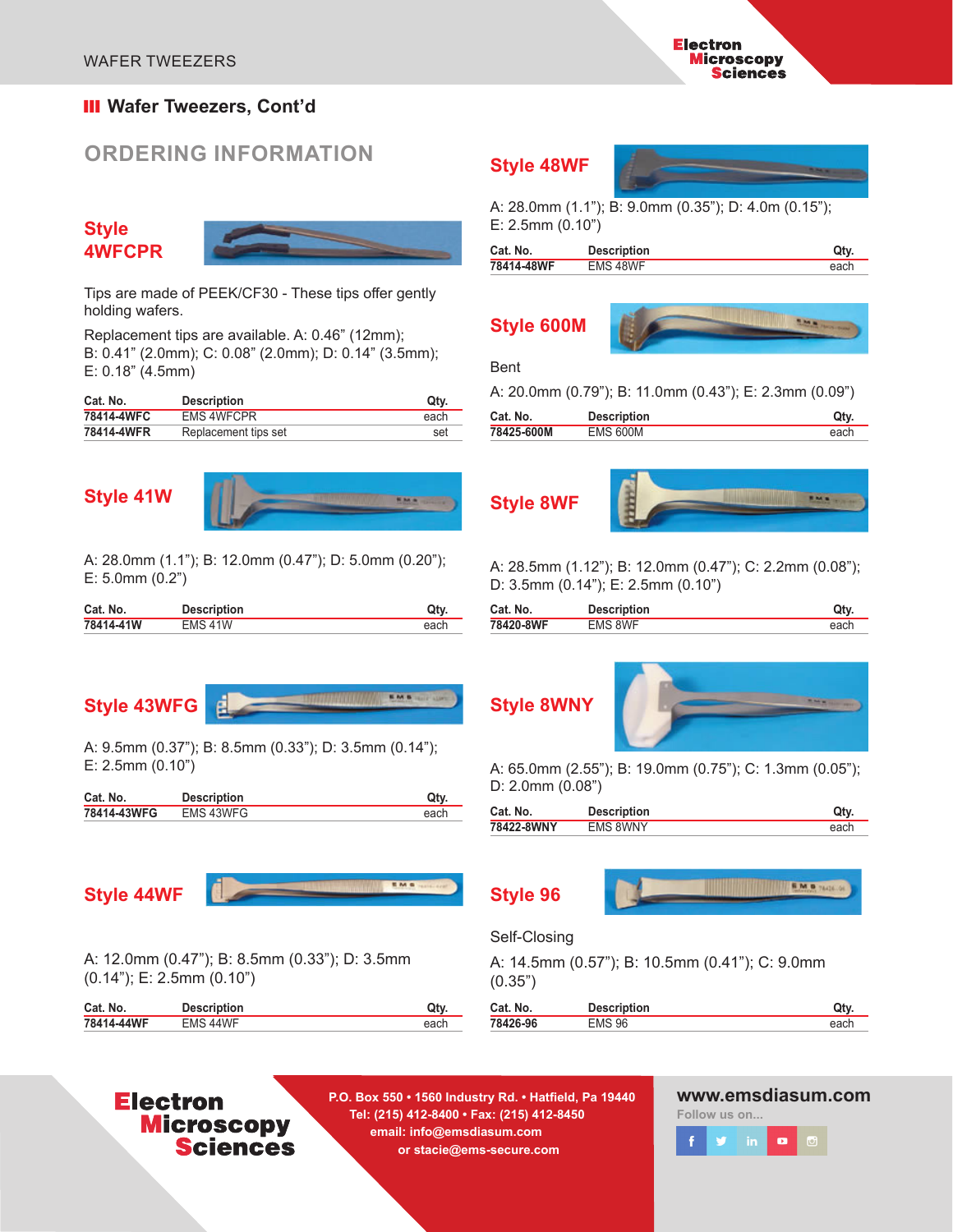#### **III** Dumont Wafer Tweezers

# **ORDERING INFORMATION**



**Matte** 

A: 0.15mm (0.006"); B: 7.0mm (0.28"); Length: 120mm

| Cat. No.    | <b>Description</b> |      |
|-------------|--------------------|------|
| 0403-35A-PS | Dumoxel 35A        | each |



**Electron** 

**Microscopy Sciences** 

Matte - Bent 30°

A: 0.2mm (0.008"); B: 6.0mm (0.24"); Length: 118mm

| Cat. No.       | <b>Description</b> | Qtv. |
|----------------|--------------------|------|
| 0403-36A/30-PS | Dumoxel 36A/30     | each |

#### **III** Rubis Wafer Tweezers

Made from SA steel with serrated handles. These tweezers are specially designed to handle different fragile and delicate materials of gallium or silicon wafers. They have a smooth polished non-glare surface with a satin finish. The tweezers have stopping pins turned up on lateral edges and graduated lower paddles prevent the wafer from slipping. The tweezers are also available in Peek material. Peek: An ESD Safe, 105Ω x cm. Soft, conductive fiber, with heat resistance up to 250°C (short exposure 300°C). (Not compatible with nitric and sulfuric acids.)



# **ORDERING INFORMATION**

#### **Style 2LB/4**



No teeth. Length: 128mm (5").

B = 12.5mm  $(\frac{1}{2})$ ; C = 8mm  $(\frac{1}{3})$ ; D = 3mm  $(\frac{1}{8})$ ; E = 2mm (1/12"); F = 4mm (1/6"); M = 9mm (¼");  $N = 2$ mm (1/12"); R = 48mm (1<sup>3</sup>/<sub>4</sub>"); S = 42mm (1-2/5")

| Cat. No. | <b>Description</b>         | Qtv  |
|----------|----------------------------|------|
| 78220-01 | Wafer Tweezers Style 2LB/4 | each |

# **Style 39S-4**



4 teeth. Lower part perforated. Length: 128mm (5").

B =12.5mm (½"); C = 10mm (½"); E = 2mm (1/12");  $F = 6$ mm (¼"); M = 9mm (¼"); N = 1.5mm (1/16");  $R = 48$ mm  $(1\frac{3}{4})$ ; S = 4mm  $(1-2/5)$ 

| Cat. No. | <b>Description</b>         | Qtv. |
|----------|----------------------------|------|
| 78225-01 | Wafer Tweezers Style 39S-4 | each |

# **Electron Microscopy Sciences**

**P.O. Box 550 • 1560 Industry Rd. • Hatfield, Pa 19440 Tel: (215) 412-8400 • Fax: (215) 412-8450 email: info@emsdiasum.com or stacie@ems-secure.com** 

#### **www.emsdiasum.com**

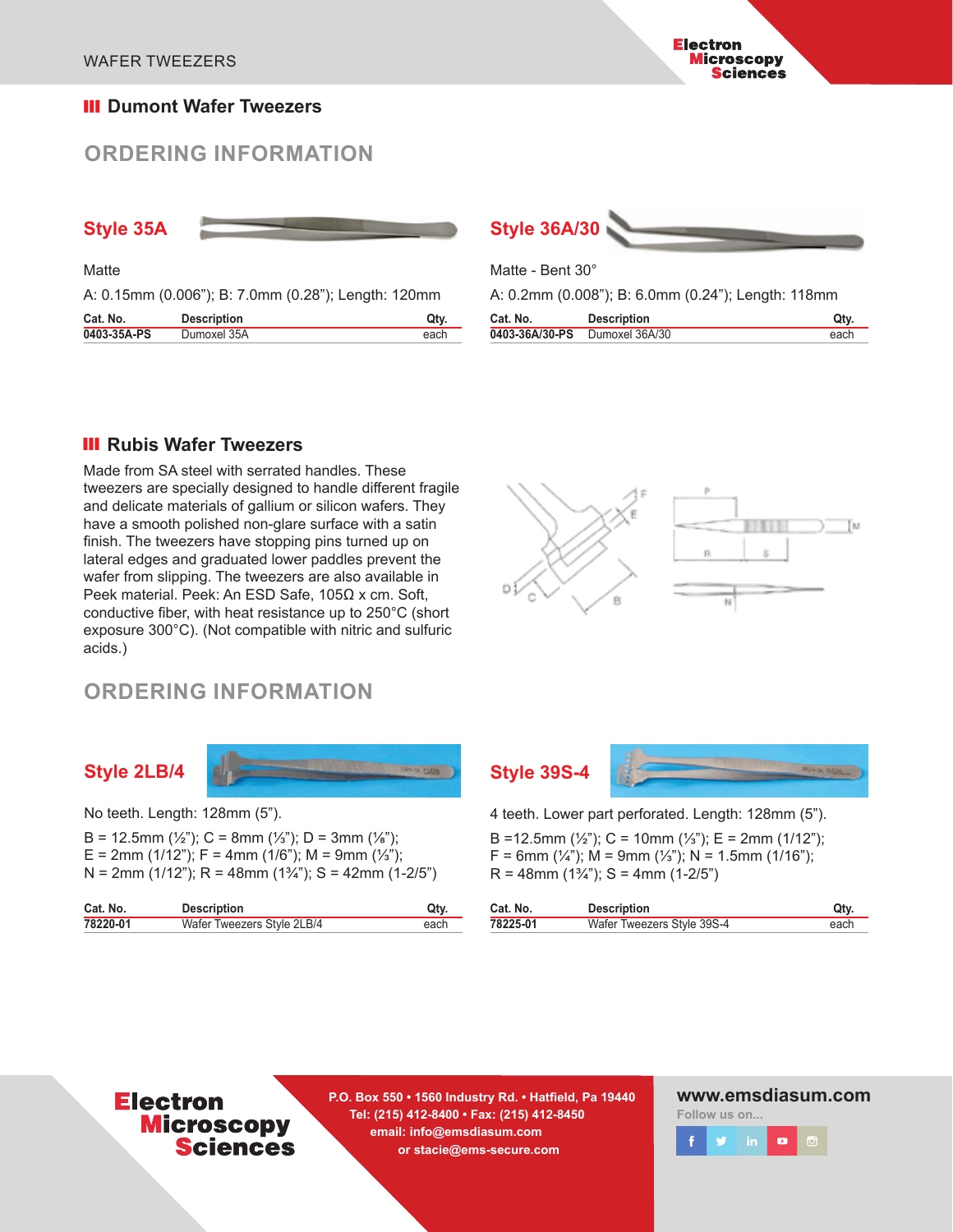**III** Rubis Wafer Tweezers, Cont'd

# **ORDERING INFORMATION**

**Style 41LB-2**



2 teeth. Flat lower paddle. Length: 128mm (5").

B = 6mm  $(\frac{1}{4})$ ; C = 7.0mm  $(\frac{1}{4})$ ; E = 2mm (1/12<sup>"</sup>);  $F = 3$ mm (⅓"); M = 9mm (⅓"); N = 1.5mm (1/16");  $R = 52$ mm (2"); S = 42mm (1-2/5")

| Cat. No. | <b>Description</b>          | Qty. |
|----------|-----------------------------|------|
| 78226-01 | Wafer Tweezers Style 41LB-2 | each |

## **Style 41LB-5**



5 teeth. Flat lower paddle. Length: 132mm (5¼").

B =16mm (5/8"); C = 9mm (¼"); E = 2mm (1/12"); F = 3mm ( $\frac{1}{8}$ "); M = 11mm ( $\frac{1}{2}$ "); N = 2mm (1/12");  $R = 52$ mm (2"); S = 42mm (1-2/5")

| Cat. No. | <b>Description</b>          | Qty. |
|----------|-----------------------------|------|
| 78229-01 | Wafer Tweezers Style 41LB-5 | each |



Clean-room compatible. Length: 138mm (5½").

B = 13mm (33/64"); C = 21mm ( $\frac{3}{4}$ "); D = 4mm (1/6"); E = 6mm  $(\frac{1}{4})$ ; F = 5mm (1/5"); M = 11mm ( $\frac{1}{2}$ "); N = 1.5mm (1/16"); R = 61mm (2⅓"); S = 35mm (1⅜")

| Cat. No. | <b>Description</b>               | Qty. |
|----------|----------------------------------|------|
| 78240-01 | Wafer Tweezers Style 43LB-4-Peek | each |



Clean-room compatible. Length: 138mm (5½").

B = 27mm (1-1/16"); C = 21mm ( $\frac{3}{4}$ "); D = 4mm (1/6"); E = 6mm  $(\frac{1}{4})$ ; F = 5mm (1/5"); M = 11mm ( $\frac{1}{2}$ "); N = 1.5mm (1/16"); R = 61mm (2⅓"); S = 35mm (1⅜")

| Cat. No. | <b>Description</b>               | Qtv. |
|----------|----------------------------------|------|
| 78239-01 | Wafer Tweezers Style 43LB-8 Peek | each |

# **Style 42LB-6**

6 teeth. Step up lower paddle. Length: 130mm (5⅛").

B = 19.5mm  $(\frac{3}{4})$ ; C = 8mm  $(\frac{1}{2})$ ; D = 3mm  $(\frac{1}{8})$ ; E = 3mm ( $\frac{1}{8}$ "); F = 4mm (1/6"); M = 11mm ( $\frac{1}{2}$ ");  $N = 2mm$  (1/12"); R = 52mm (2"); S = 42mm (1-2/5")

| Cat. No. | <b>Description</b>          | Qtv  |
|----------|-----------------------------|------|
| 78237-01 | Wafer Tweezers Style 42LB-6 | each |



10 teeth. Flat lower paddle with opening controller. Length: 190mm (7½").

B = 33.5mm (2"); C = 20mm ( $\frac{3}{4}$ "); D = 7mm ( $\frac{1}{4}$ "); E = 2mm (1/12"); F = 3mm (1/8"); M = 13mm (1/2"); N = 2mm (1/12"); R = 77mm (3"); S = 42mm (1⅔")

| Cat. No. | <b>Description</b>           | Qty  |
|----------|------------------------------|------|
| 78241-01 | Wafer Tweezers Style 43LB-10 | each |

# **Electron Microscopy Sciences**

**P.O. Box 550 • 1560 Industry Rd. • Hatfield, Pa 19440 Tel: (215) 412-8400 • Fax: (215) 412-8450 email: info@emsdiasum.com or stacie@ems-secure.com** 

**Style 43LB-10**

#### **www.emsdiasum.com**